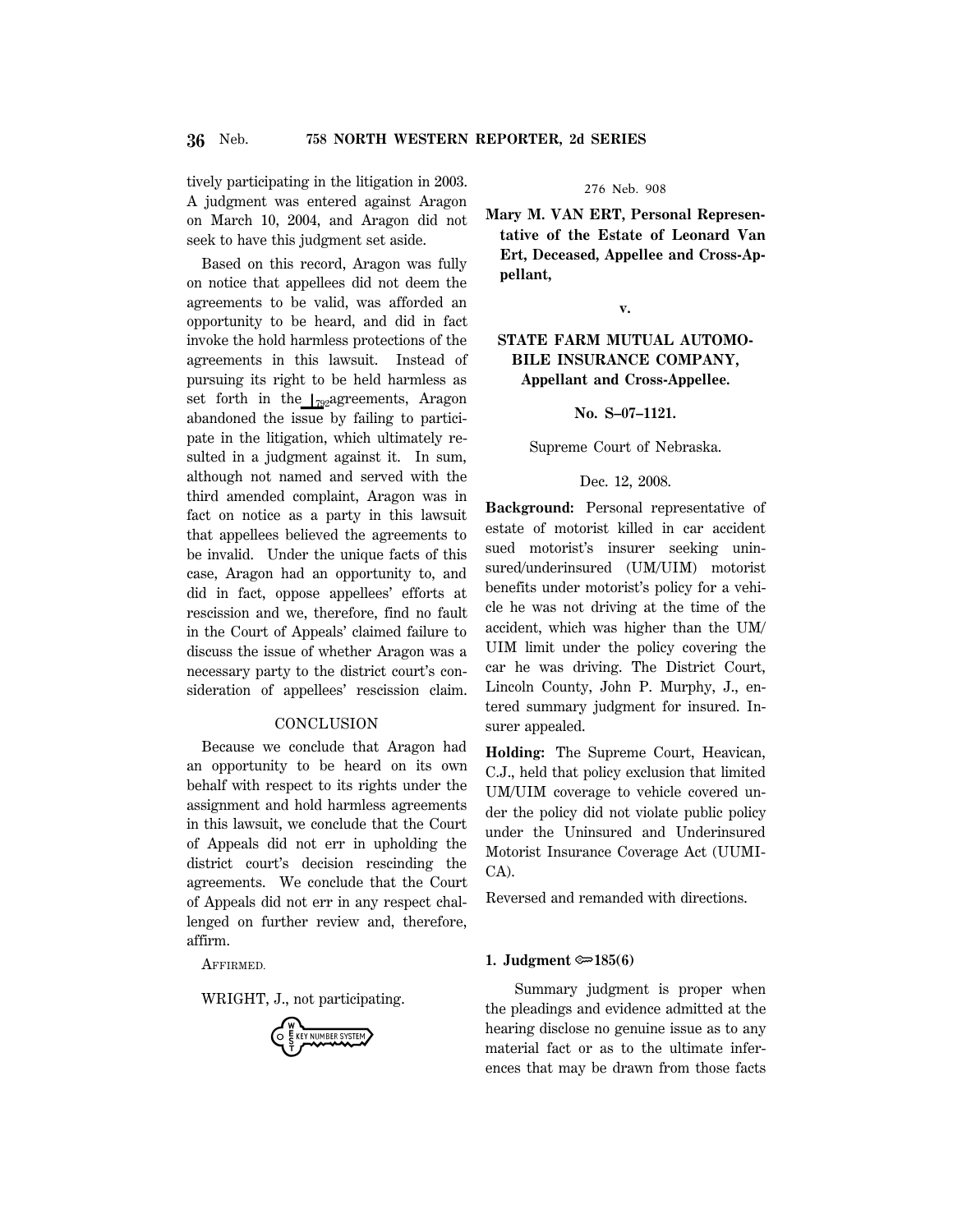and that the moving party is entitled to judgment as a matter of law.

## **2. Appeal and Error**  $\mathcal{F}$ **842(1)**

Statutory interpretation is a matter of law, in connection with which an appellate court has an obligation to reach an independent, correct conclusion irrespective of the determination made by the trial court.

## **3. Appeal and Error**  $\mathcal{F}$ **842(8)**

The interpretation of an insurance policy is a question of law, in connection with which an appellate court has an obligation to reach its own conclusions independently of the determination made by the trial court.

### **4. Insurance** O**2654**

Provision in motorist's automobile insurance policy that limited uninsured/underinsured (UM/UIM) motorist coverage to the vehicle to which the policy applied did not violate the Uninsured and Underinsured Motorist Insurance Coverage Act (UUMICA), and thus, motorist's estate could not collect UM/UIM benefits under a separate policy for a different vehicle owned by motorist that was not driven by motorist at time of car accident; limitation was not inconsistent with purpose of UUMICA to protect the insured from an uninsured or underinsured motorist. Neb. Rev.St. § 44–6408.

#### **5. Insurance** O**1721, 2090, 2098**

The parties to an insurance contract may contract for any lawful coverage, and an insurer may limit its liability and impose restrictions and conditions upon its obligation under the contract not inconsistent with public policy or statute.

#### *Syllabus by the Court*

S9081. **Summary Judgment.** Summary judgment is proper when the pleadings and evidence admitted at the hearing disclose no genuine issue as to any material fact or as to the ultimate inferences that may be drawn from those facts and that the moving party is entitled to judgment as a matter of law.

2. **Statutes: Appeal and Error.** Statutory interpretation is a matter of law, in connection with which an appellate court has an obligation to reach an independent, correct conclusion irrespective of the determination made by the trial court.

3. **Insurance: Contracts: Appeal and Error.** The interpretation of an insurance policy is a question of law, in connection with which an appellate court has an obligation to reach its own conclusions independently of the determination made by the trial court.

4. **Insurance: Contracts: Parties.** The parties to an insurance contract may contract for any lawful coverage, and an insurer may limit its liability and impose restrictions and conditions upon its obligation under the contract not inconsistent with public policy or statute.

Stephanie F. Stacy and John J. Heieck, of Baylor, Evnen, Curtiss, Grimit & Witt, L.L.P., Lincoln, and Justin Herrmann, of Jacobsen, Orr, Nelson, Wright & Lindstrom, P.C., Kearney, for appellant.

Keith A. Harvat and Amy L. Patras, of Waite, McWha & Harvat, North Platte, for appellee.

HEAVICAN, C.J., WRIGHT, CONNOLLY, GERRARD, STEPHAN, McCORMACK, and MILLER–LERMAN, JJ.

# HEAVICAN, C.J.

### $\bigcup_{909}$ INTRODUCTION

State Farm Mutual Automobile Insurance Company (State Farm) appeals the Lincoln County District Court's grant of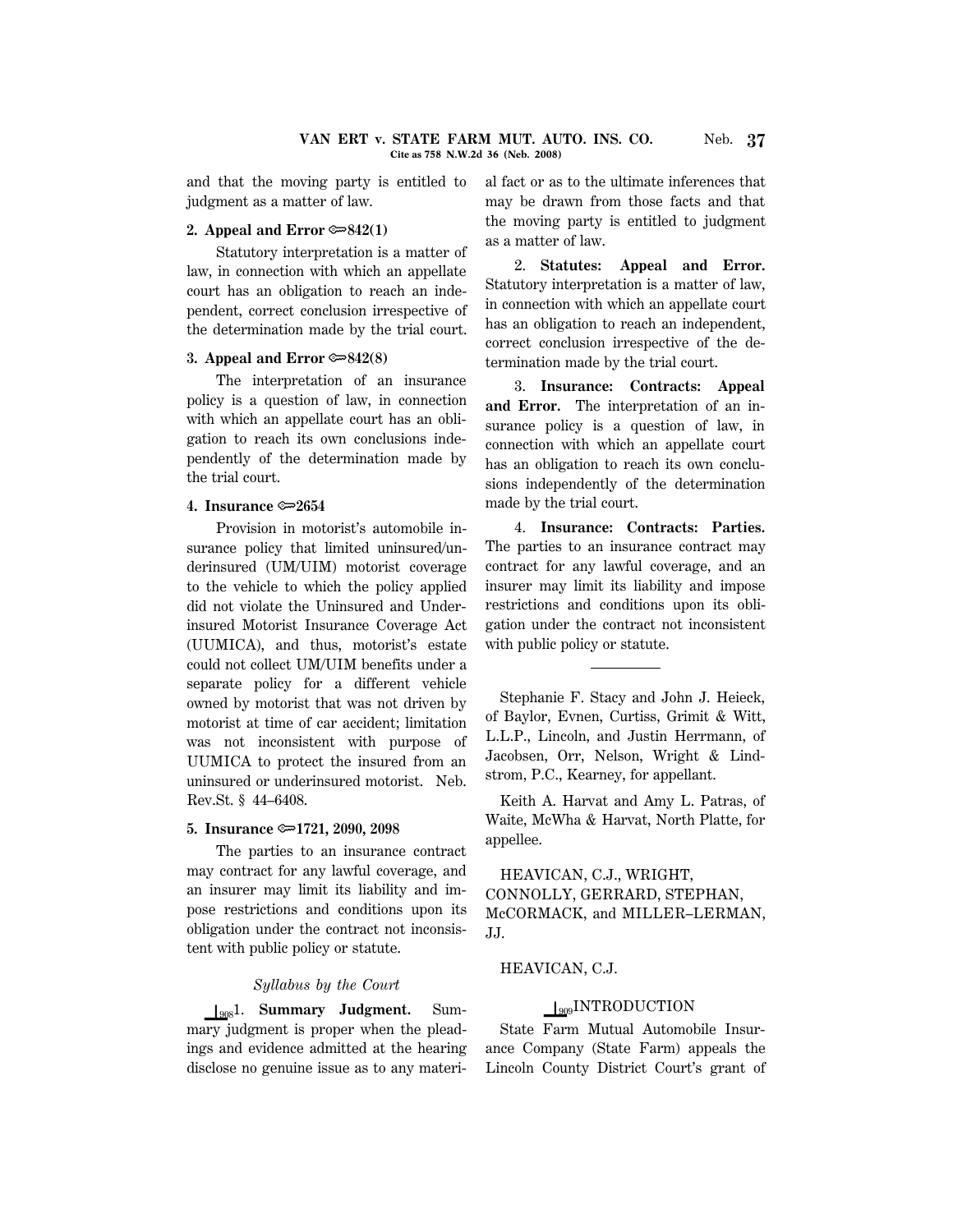summary judgment to Mary M. Van Ert (Van Ert), the personal representative of the estate of Leonard Van Ert (Leonard). Leonard was killed in a motor vehicle accident on June 18, 2005, while driving his 1996 Nissan pickup. Leonard had a policy from State Farm on both the pickup and his 1988 Jeep Wrangler, and Van Ert sought the full amount of uninsured/underinsured motorist (UM/UIM) benefits under each policy. State Farm claimed the policy excluded collecting benefits from the policy on the Jeep, because Leonard was not driving the Jeep at the time of the accident.

The district court granted summary judgment to Van Ert, finding that the exclusion in State Farm's policy was more restrictive than allowed by state law. State Farm appeals. We reverse the decision of the district court and remand with directions to grant summary judgment to State Farm.

### BACKGROUND

Leonard was killed by a drunk driver in a motor vehicle accident on June 18, 2005. At the time of the accident, Leonard was driving a Nissan pickup insured by State Farm. The owner of the other vehicle had insured her automobile through Progressive Northern Insurance Company. That insurance policy had a bodily injury liability limit of \$50,000, which did not cover the amount of Leonard's damages. Van Ert received the amount of the insurance policy limits from Progressive Northern Insurance Company and then demanded payment of the UM/UIM benefits from State Farm under the insurance policy on the Jeep.

The insurance policy on the Nissan had UM/UIM coverage of up to \$25,000, which was also insufficient to cover Leonard's damages. The insurance policy on the Jeep had UM/UIM coverage of up to \$100,000. Van Ert claimed that State Farm was statutorily required to compensate her up to the highest limit of any one of the insurance policies under Neb.Rev. Stat. § 44–6411 (Reissue 2004).

 $I_{910}$ State Farm refused to pay out to the limits of the insurance policy on the Jeep, but did pay Van Ert \$25,000, the UM/UIM liability amount under the insurance policy on the Nissan. In denying Van Ert's claim, State Farm relied on language in the Jeep's insurance policy that specifically excluded coverage for bodily injury if the insured was driving a vehicle that he or she owned but was not covered under that insurance policy. Van Ert brought an action for the entire amount of UM/UIM coverage under the second insurance policy. Each party filed a motion for summary judgment, alleging there were no genuine issues of material fact.

The district court awarded summary judgment to Van Ert, determining that the exclusion under the insurance policy was more restrictive than allowed by Nebraska law. The district court then awarded Van Ert the full amount of the UM/UIM insurance under the insurance policy for the Jeep, plus costs and attorney fees. State Farm appealed.

Van Ert cross-appealed, claiming that the insurance policy was vague and ambiguous, and also that the district court erred in not granting prejudgment interest. We granted Van Ert's petition to bypass.

## ASSIGNMENT OF ERROR

State Farm's three assignments of error can be consolidated as one: that the district court erred when it granted summary judgment to Van Ert by determining the insurance policy exclusion violated Neb. Rev.Stat. § 44–6413 (Reissue 2004).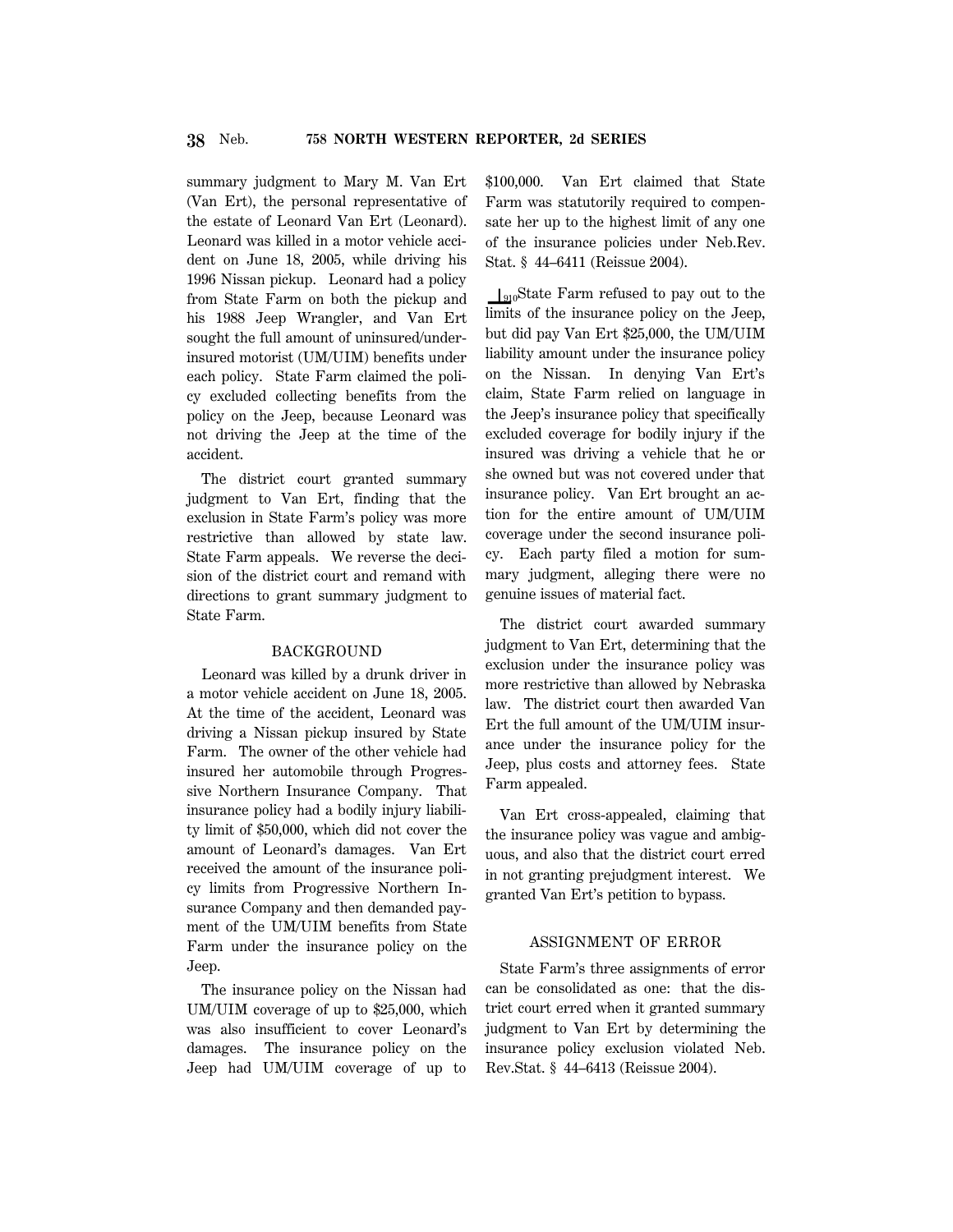#### **VAN ERT v. STATE FARM MUT. AUTO. INS. CO.** Neb. **39 Cite as 758 N.W.2d 36 (Neb. 2008)**

## STANDARD OF REVIEW

**[1]** Summary judgment is proper when the pleadings and evidence admitted at the hearing disclose no genuine issue as to any material fact or as to the ultimate inferences that may be drawn from those facts and that the moving party is entitled to judgment as a matter of law.**<sup>1</sup>**

**[2]** Statutory interpretation is a matter of law, in connection with which an appellate court has an obligation to reach an  $\int_{911}$ independent, correct conclusion irrespective of the determination made by the trial court.**<sup>2</sup>**

**[3]** The interpretation of an insurance policy is a question of law, in connection with which an appellate court has an obligation to reach its own conclusions independently of the determination made by the trial court.**<sup>3</sup>**

#### ANALYSIS

## INSURANCE POLICY DOES NOT VIOLATE § 44–6413

We first address whether the insurance policy was more restrictive than allowed under the statute. The Uninsured and Underinsured Motorist Insurance Coverage Act (UUMICA) requires an insurance company to provide coverage for those injured or killed in a motor vehicle accident with an uninsured or underinsured motorist.**<sup>4</sup>** Section 44–6413 provides exceptions to the requirement that insurance companies provide UM/UIM coverage. Section 44–6413(1)(b) provides an exception for ''[b]odily injury, sickness, disease, or death of an insured while occupying a motor

- **1.** *Hughes v. Omaha Pub. Power Dist.,* 274 Neb. 13, 735 N.W.2d 793. 274 Neb. 13, 735 N.W.2d 793 (2007).
- **2.** *Japp v. Papio–Missouri River NRD,* 271 Neb. 968, 716 N.W.2d 707 (2006).

vehicle owned by, but not insured by, the named insured or a spouse or relative residing with the named insured.''

Leonard was driving the Nissan at the time of the accident, and Van Ert collected the UM/UIM insurance under that insurance policy. Van Ert also wanted to recover under the UM/UIM insurance policy on the second vehicle, the Jeep. The Jeep's UM/UIM insurance policy contained the following exclusion: ''FOR *BODILY INJURY* TO AN *INSURED:* ... WHILE *OCCUPYING* A MOTOR VEHICLE OWNED BY *YOU, YOUR SPOUSE* OR ANY *RELATIVE* IF IT IS NOT INSURED FOR THIS COVERAGE UNDER THIS POLICY.'' Van Ert claimed, and the district court agreed, that the provision violated the statute because it was more restrictive than § 44– 6413(1)(b).

**[4]** In essence, Van Ert asserts that by adding the words ''this policy'' to the exclusionary statement, State Farm rendered its  $\left\vert_{912}\right\vert$ insurance policy more restrictive than allowed under the statute. State Farm argues that its provision is congruent with the statute and that § 44– 6413(1)(b) can be read as ''owned by the insured, but not insured by that policy.'' We find that the insurance policy can be read in harmony with that statute.

We recently addressed whether an insurance policy was more restrictive than the UUMICA in *Steffen v. Progressive Northern Ins. Co.,***<sup>5</sup>** and the Court of Appeals addressed the same issue in *Danner*

- **3.** *Jones v. Shelter Mut. Ins. Cos.,* 274 Neb. 186, 738 N.W.2d 840 (2007).
- **4.** Neb.Rev.Stat. § 44–6408 (Reissue 2004).
- **5.** *Steffen v. Progressive Northern Ins. Co.,* 276 Neb. 378, 754 N.W.2d 730 (2008).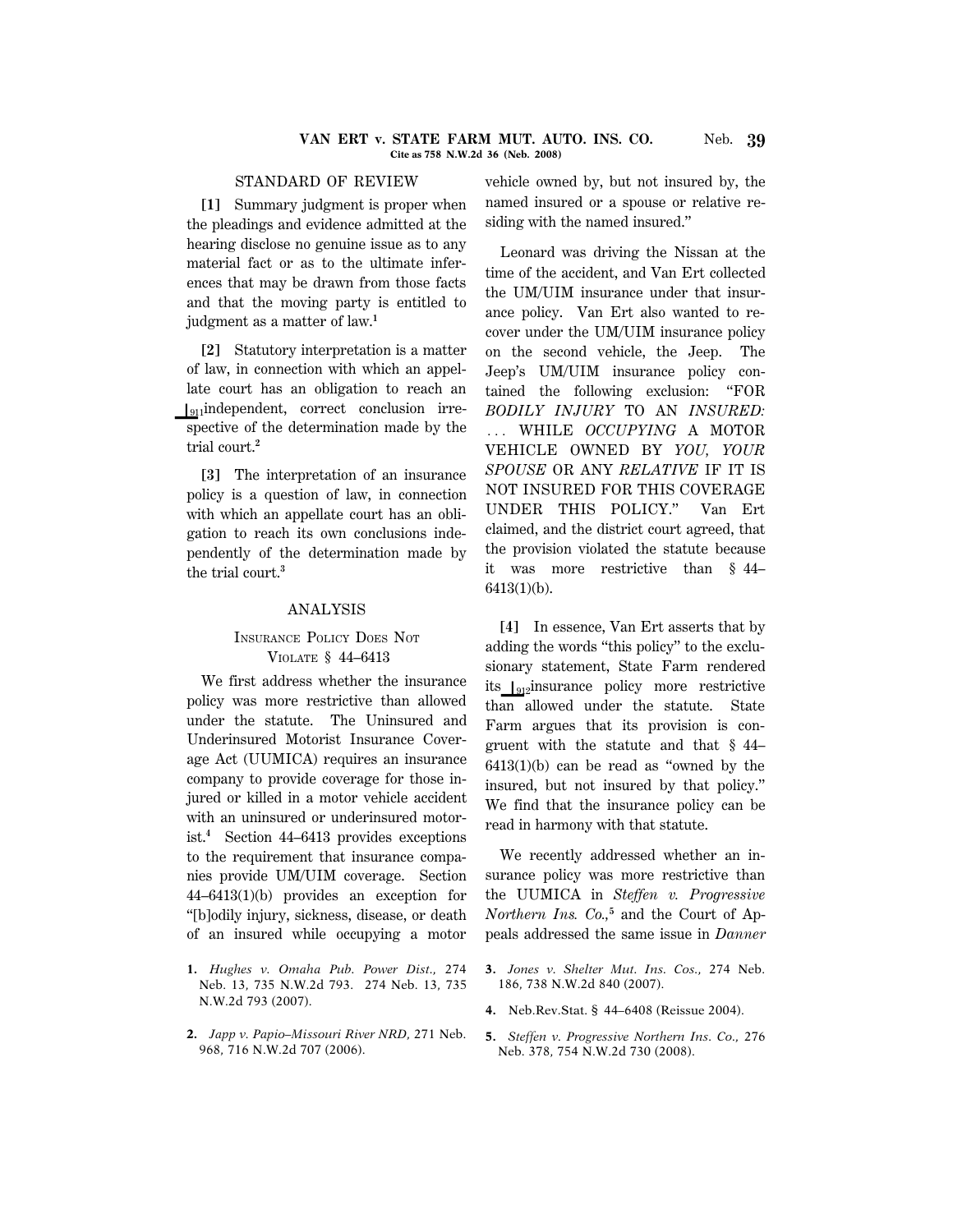*v. State Farm Mut. Auto. Ins. Co.***<sup>6</sup>** *Steffen* and *Danner* are inapplicable to the present case, because the language in those insurance policies was in direct conflict with the statute. Such is not the case here. The statutory language ''owned by, but not insured by'' can be interpreted as ''owned by, but not insured by that policy.'' We agree with State Farm that a commonsense reading of the statute would allow an insurance company to restrict coverage to the vehicle insured under the insurance policy in question.

**[5]** We have stated that the parties to an insurance contract may contract for any lawful coverage, and an insurer may limit its liability and impose restrictions and conditions upon its obligation under the contract not inconsistent with public policy or statute.**<sup>7</sup>** As discussed below, prior case law supports reading the insurance policy in harmony with the statute. Such a reading does not violate the public policy underpinning the UUMICA.

# RESTRICTION DOES NOT VIOLATE PUBLIC POLICY

The public policy behind requiring UM/ UIM insurance is to protect the insured from an uninsured or underinsured motorist.**<sup>8</sup>** State Farm argues that under Van Ert's reasoning,  $\int_{913}$ an insured would be able to insure one vehicle for the maximum amount while underinsuring all other owned vehicles, State Farm cites two cases in support of its position that it can re-

- **6.** *Danner v. State Farm Mut. Auto. Ins. Co.,* 7 Neb.App. 47, 578 N.W.2d 902 (1998).
- **7.** *American Family Ins. Group v. Hemenway,* 254 Neb. 134, 575 N.W.2d 143 (1998).
- **8.** *Herrick v. Liberty Mut. Fire Ins. Co.,* 202 Neb. 116, 274 N.W.2d 147 (1979); *Shipley v. American Standard Ins. Co.,* 183 Neb. 109, 158 N.W.2d 238 (1968).
- **9.** *Shipley, supra* note 8.

strict UM/UIM coverage to the vehicle named in the insurance policy: *Shipley v. American Standard Ins. Co.***<sup>9</sup>** and *Herrick v. Liberty Mut. Fire Ins. Co.***<sup>10</sup>**

In *Shipley,* the plaintiff was injured while operating his uninsured motorcycle. The plaintiff's insurance policy covered his automobile, but not the motorcycle. The insurance policy restricted coverage to the '' 'Described Automobile.' ''**<sup>11</sup>** This court determined that the insurance policy's restriction to the named automobile in the insurance policy did not violate Nebraska law, because ''[t]he statute was designed to protect innocent victims of negligent and financially irresponsible motorists $\ldots$  An overriding public policy of protecting an owner-operator who inexcusably has no applicable bodily injury liability coverage is not presently discernible."<sup>12</sup> The court determined that the insurance policy language controlled and that the motorcycle was not covered.

We affirmed that reasoning in *Herrick,* stating that "[i]t is difficult to find a policy in the statute to protect one uninsured motorist from another uninsured motorist.''**<sup>13</sup>** Although the statutory provisions cited in these two cases have since been superseded by the current UUMICA, the requirement that an insurance carrier provide UM/UIM coverage has not changed. Both *Shipley* and *Herrick* involved plaintiffs who suffered injuries from a collision with an uninsured or underinsured motorist and who attempted to recover from

- **10.** *Herrick, supra* note 8.
- **11.** *Shipley, supra* note 8, 183 Neb. at 111, 158 N.W.2d at 240.
- **12.** *Id.* at 112, 158 N.W.2d at 240.
- **13.** *Herrick, supra* note 8, 202 Neb. at 119, 274 N.W.2d at 149.